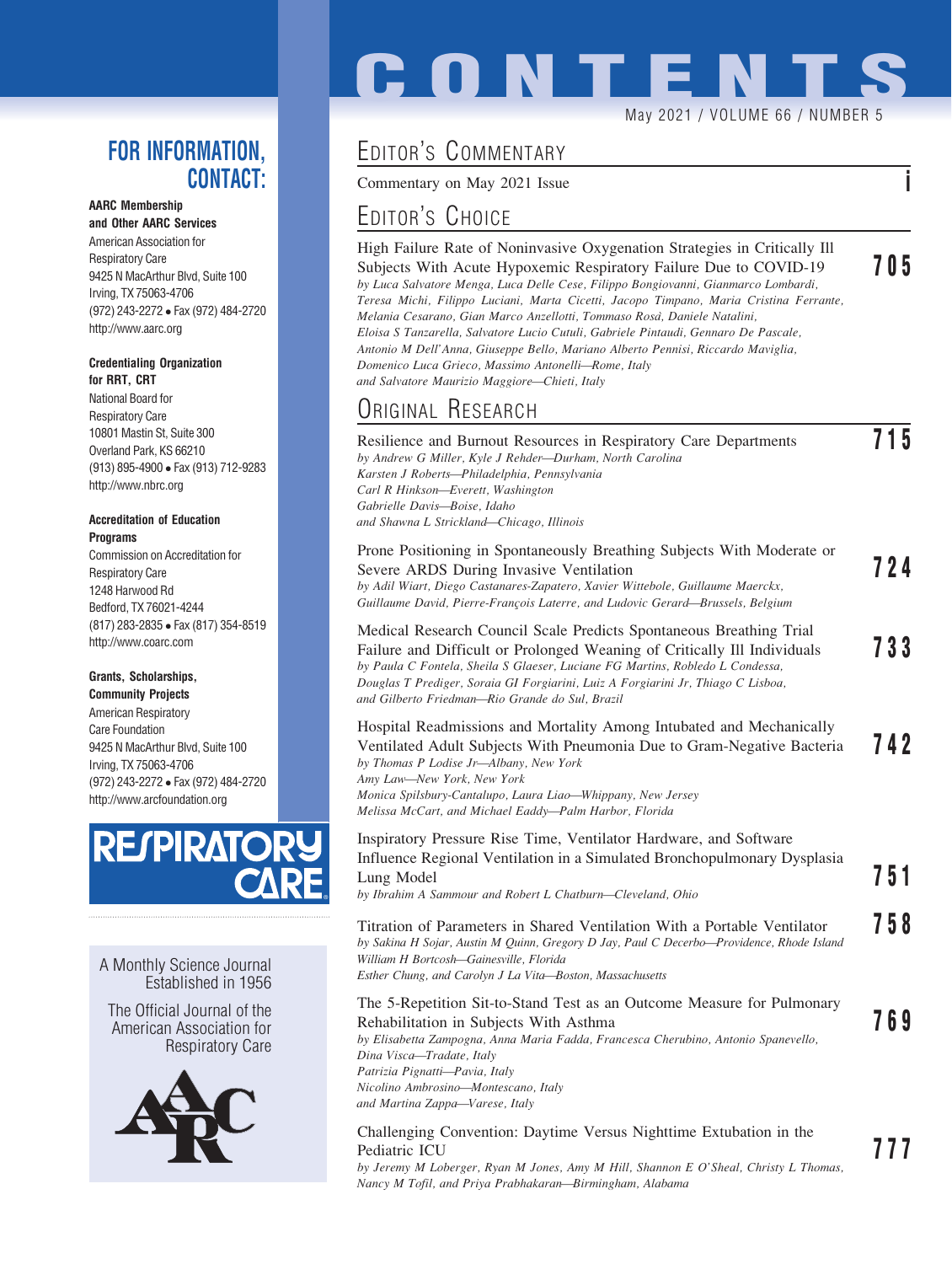## **CONTENTS** CONTINUED...

| Open and Closed Endotracheal Suction Systems Divergently Affect Pulmonary Function in<br>Mechanically Ventilated Subjects<br>by Rodrigo Daminello Raimundo, Monica Akemi Sato, Luiz Carlos de Abreu, Vitor Engrácia Valenti-São Paulo, Brazil<br>Talita Dias da Silva, Alex Perrow Carll-Boston, Massachusetts<br>and Daniel William Riggs-Louisville, Kentucky                                                                                                                                                                                                                                                                                                                                                                                                                                                                                                                                                                                                                                                                                                                                                                                                                                                                                                                                                                                                                           | 785 |
|-------------------------------------------------------------------------------------------------------------------------------------------------------------------------------------------------------------------------------------------------------------------------------------------------------------------------------------------------------------------------------------------------------------------------------------------------------------------------------------------------------------------------------------------------------------------------------------------------------------------------------------------------------------------------------------------------------------------------------------------------------------------------------------------------------------------------------------------------------------------------------------------------------------------------------------------------------------------------------------------------------------------------------------------------------------------------------------------------------------------------------------------------------------------------------------------------------------------------------------------------------------------------------------------------------------------------------------------------------------------------------------------|-----|
| Prediction of Apnea Testing Duration to Ensure Safety During Brain Death Assessment<br>by Katsuyuki Sagishima, Kazutaka Oda-Kumamoto, Japan<br>and Yoshihiro Kinoshita-Osaka, Japan                                                                                                                                                                                                                                                                                                                                                                                                                                                                                                                                                                                                                                                                                                                                                                                                                                                                                                                                                                                                                                                                                                                                                                                                       | 793 |
| Short-Acting Sedative-Analgesic Drugs Protect Against Development of Ventilator-Associated<br>Events in Children: Secondary Analysis of the EUVAE Study<br>by Yolanda Peña-López, Sergio Ramírez-Estrada, Jordi Rello-Barcelona, Spain<br>Marta Serrano-Megías-Basel, Switzerland<br>and Leonel Lagunes-San Luís Potosí, Mexico                                                                                                                                                                                                                                                                                                                                                                                                                                                                                                                                                                                                                                                                                                                                                                                                                                                                                                                                                                                                                                                           | 798 |
| High-Flow Oxygen Therapy in Tracheostomized Subjects With Prolonged Mechanical Ventilation: A<br>Randomized Crossover Physiologic Study<br>by Patharapan Lersritwimanmaen, Nuttapol Rittayamai, Jamsak Tscheikuna-Bangkok, Thailand<br>and Laurent J Brochard-Toronto, Ontario, Canada                                                                                                                                                                                                                                                                                                                                                                                                                                                                                                                                                                                                                                                                                                                                                                                                                                                                                                                                                                                                                                                                                                    | 806 |
| Propensity-Adjusted Comparison of Mortality of Elderly Versus Very Elderly Ventilated Patients<br>by Bernhard Wernly, Richard Rezar-Salzburg, Austria<br>Raphael Romano Bruno, Malte Kelm, Christian Jung-Düsseldorf, Germany<br>Fernando Frutos-Vivar, Alfonso Muriel, Andrés Esteban-Getafe, Spain<br>Oscar Peñuelas, Konstantinos Raymondos-Hannover, Germany<br>Bin Du-Beijing, People's Republic of China<br>Arnaud W Thille-Poitiers, France<br>Fernando Ríos—Buenos Aires, Argentina<br>Marco González-Medellín, Colombia<br>Lorenzo del-Sorbo-Ontario, Canada<br>Maria del Carmen Marín-México City, México<br>Bruno Valle Pinheiro-Juiz de Fora, Brazil<br>Marco Antonio Soares-Belo Horizonte, Brazil<br>Nicolas Nin-Montevideo, Uruguay<br>Salvatore M Maggiore—Chieti, Italy<br>Andrew Bersten—South Australia, Australia<br>Pravin Amin-Mumbai, India<br>Nahit Cakar-Istanbul, Turkey<br>Gee Young Suh-Seoul, Republic of Korea<br>Fekri Abroug-Monastir, Tunisia<br>Manuel Jibaja-Quito, Ecuador<br>Dimitros Matamis-Thessaloniki, Greece<br>Amine Ali Zeggwagh—Rabat, Morocco<br>Yuda Sutherasan-Bangkok, Thailand<br>Bertrand Guidet-Paris, France<br>Dylan W De Lange-Utrecht, The Netherlands<br>Michael Beil, Sigal Svri, Vernon van Heerden-Jerusalem, Israel<br>Hans Flaatten-Bergen, Norway<br>Antonio Anzueto-San Antonio, Texas<br>and Venet Osmani-Trento, Italy | 814 |
| Twice-Daily Huddles Improves Collaborative Problem Solving in the Respiratory Care Department<br>by Katlyn L Burr, Angela A Stump, Rustin C Bladen, Paul R O'Brien, Brenda J Lemon, Donna K Tearl, Maureen Roby, Lauren<br>M Daley, Joel M Brown II, and James H Hertzog—Wilmington, Delaware                                                                                                                                                                                                                                                                                                                                                                                                                                                                                                                                                                                                                                                                                                                                                                                                                                                                                                                                                                                                                                                                                             | 822 |
| Inadequate Functioning of Nebulizer System Compressors Used by Individuals With Cystic Fibrosis<br>by Evanirso S Aquino, Luiz Vicente R F Silva Filho-São Paulo, Brazil<br>and Alberto A Vergara-Belo Horizonte, Brazil                                                                                                                                                                                                                                                                                                                                                                                                                                                                                                                                                                                                                                                                                                                                                                                                                                                                                                                                                                                                                                                                                                                                                                   | 829 |
| The Impact of a Standardized Refractory Hypoxemia Protocol on Outcome of Subjects Receiving<br>Venovenous Extracorporeal Membrane Oxygenation                                                                                                                                                                                                                                                                                                                                                                                                                                                                                                                                                                                                                                                                                                                                                                                                                                                                                                                                                                                                                                                                                                                                                                                                                                             | 837 |

by Yongfang Zhou, Richard A Oeckler—Sichuan, China Steven R Holets, Man Li, Todd J Meyer, Laureano J Rangel Latuche, and John K Bohman—Rochester, Minnesota